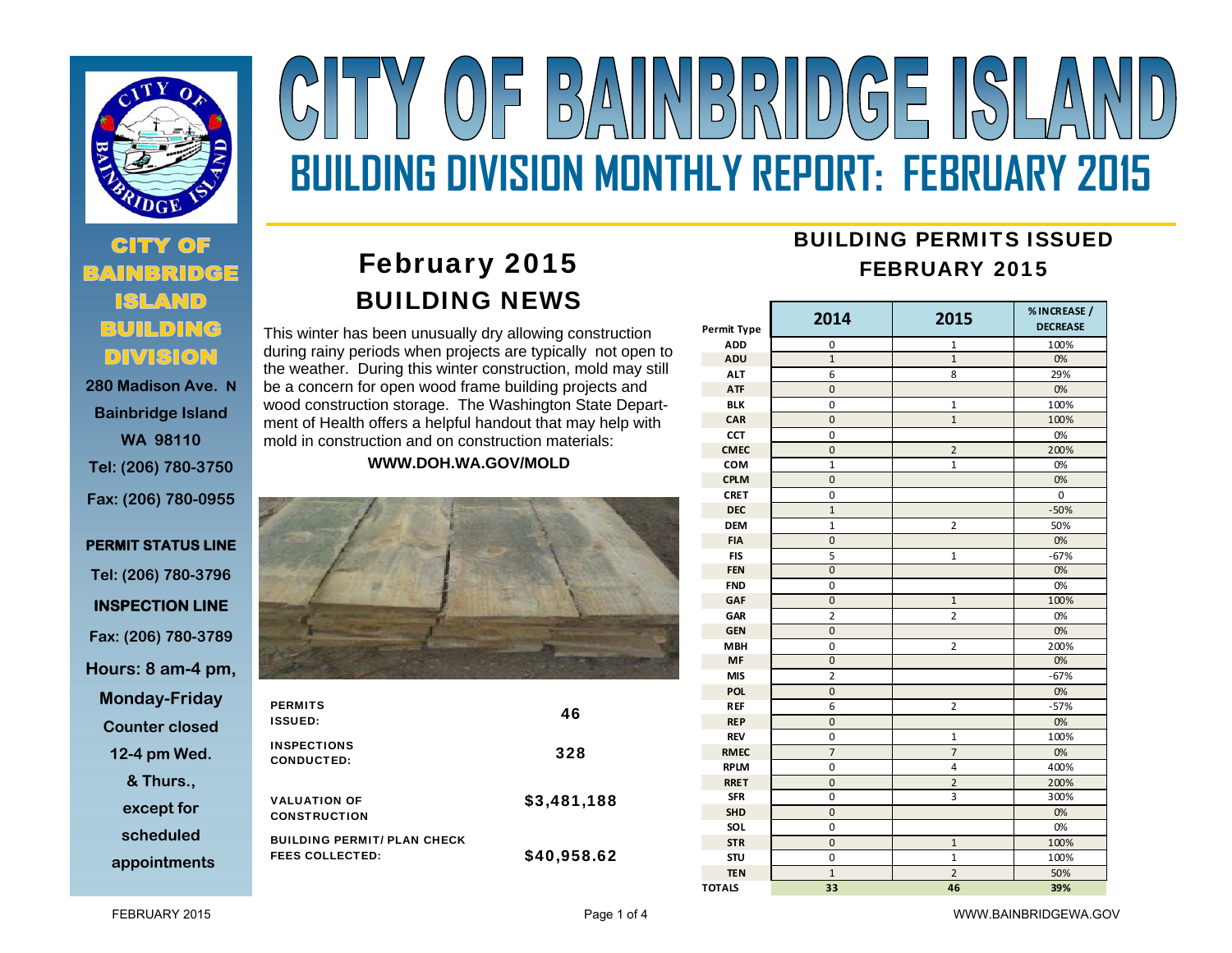### **Permits Issued Issued Dates: 02/01/2015-02/28/2015**

| <b>Permit Type</b>                                   | <b>Permit Number</b> | <b>Applicant</b>                                    | <b>Project Description</b>                                                                    | <b>Project Address</b>            | Date Issued | <b>Valuation</b> |  |
|------------------------------------------------------|----------------------|-----------------------------------------------------|-----------------------------------------------------------------------------------------------|-----------------------------------|-------------|------------------|--|
| Addition                                             | BLD20456             | <b>BRAINERD PAUL &amp; DEBORAH</b>                  | Adding 200 sq. ft. to Master Bedroom                                                          | 11113 NE HALLS<br>HILL RD         | 02/17/2015  | \$31.102.00      |  |
| <b>Addition Total: 1</b><br>\$31,102.00              |                      |                                                     |                                                                                               |                                   |             |                  |  |
| <b>Accessory Dwelling Unit</b>                       | BLD20322ADU          | DUNSTAN EOIN J & SARAH E                            | Building a new Detached 800 sq. ft. ADU.                                                      | 8944 NE DAY RD E 02/02/2015       |             | \$124,408.00     |  |
| <b>Accessory Dwelling Unit Total: 1</b>              |                      |                                                     |                                                                                               |                                   |             | \$124,408.00     |  |
| Alteration                                           | BLD20585             | PORT MADISON WATER CO                               | Port Madison Wellhouse roof replacement/repair!                                               | PHELPS RD NE                      | 02/02/2015  | \$10,000.00      |  |
| Alteration                                           | BLD20532             | OROURKE PATRICIA TRUSTEE                            | EXTEND ROOF TO COVER EXISTING DECK<br>OVER LIVING SPACE JUST OUTSIDE MASTER<br><b>BEDROOM</b> | 171 B Wallace Way 02/03/2015      |             | \$4,700.00       |  |
| Alteration                                           | BLD20533             | SCHLESSER JULIETT J                                 | EXTEND ROOF OVER EXISTING DECK-OVER-<br>LIVING SPACE JUST OUTSIDE MASTER<br><b>BEDROOM</b>    | 171 A Wallace Way 02/03/2015      |             | \$4,700.00       |  |
| Alteration                                           | BLD20564             | <b>MCCAFFERTY BENJAMIN &amp;</b><br><b>KATHRYN</b>  | Remodel Kitchen. All within existing foot print.                                              | 10320 NE<br><b>ROBERTS RD</b>     | 02/06/2015  | \$25,000.00      |  |
| Alteration                                           | BLD20525             | DEWITTE DAVID L & FRANKINA<br>JAN F                 | Interior remodel including replacing windows                                                  | 11140 WING PT DR 02/09/2015       |             | \$20,000.00      |  |
| Alteration                                           | BLD20526             | VOSSHALL PETER S & SHELLY<br>F.                     | Remodel of existing SFR. New Kitchen and<br>replacing windows.                                | 6036 ROSE LOOP<br><b>NE</b>       | 02/13/2015  | \$50,000.00      |  |
| Alteration                                           | BLD20361             | <b>HERMOSILLO JOSEPH H &amp;</b><br><b>TERESA J</b> | Alteration of existing SFR                                                                    | 6391 NE EAGLE<br><b>HARBOR DR</b> | 02/26/2015  | \$70,000.00      |  |
| Alteration                                           | <b>BLD20600</b>      | LOLLMAN JAMES A & REIKO I                           | Change/ALT Master Bedroom into 2 bedrooms with<br>new wall, doors and windows.                | 1009 Blue Heron<br>Ave NE         | 02/27/2015  | \$3,000.00       |  |
| <b>Alteration Total: 8</b><br>\$187,400.00           |                      |                                                     |                                                                                               |                                   |             |                  |  |
| <b>Bulkhead</b>                                      | BLD20536             | CAIRNS, JOANNA and WILLIAM                          | <b>Bulkhead Repair.</b>                                                                       | 3440 Point White Dr<br><b>NE</b>  | 02/11/2015  | \$85,000.00      |  |
| <b>Bulkhead Total: 1</b>                             |                      |                                                     |                                                                                               |                                   |             | \$85,000.00      |  |
| Carport                                              | <b>BLD20322CAR</b>   | DUNSTAN EOIN J & SARAH E                            | Building a new 660 sq. ft. Detached carport!                                                  | 8940 NE DAY RD E 02/02/2015       |             | \$29,000.00      |  |
| <b>Carport Total: 1</b>                              |                      |                                                     |                                                                                               |                                   |             | \$29,000.00      |  |
| <b>Commercial Mechanical</b>                         | BLD20232CMEC         | SPORTSMAN PARK LLC                                  | Commercial Mech. for tentant improvement for<br>dental clinic                                 | 9723 COPPERTOP<br>LOOP NE         | 02/09/2015  |                  |  |
| <b>Commercial Mechanical</b>                         | BLD20621             | <b>BAINBRIDGE ISLAND CITY OF</b>                    | Replace 2 Water Furnace/Heat Pump units. #8 and 280 MADISON AVE<br>#21.                       | N                                 | 02/23/2015  | \$13,800.00      |  |
| <b>Commercial Mechanical Total: 2</b><br>\$13,800.00 |                      |                                                     |                                                                                               |                                   |             |                  |  |
| <b>Commercial Plumbing</b>                           | BLD20239CPLM         | <b>BAINBRIDGE COMMUNITY</b><br>DEVELOPMENT LLC      | Garage Plumbing Plan                                                                          | 453 JOHN ADAMS<br>LN NW           | 02/06/2015  |                  |  |
| <b>Commercial Plumbing Total: 1</b>                  |                      |                                                     |                                                                                               |                                   |             | \$0.00           |  |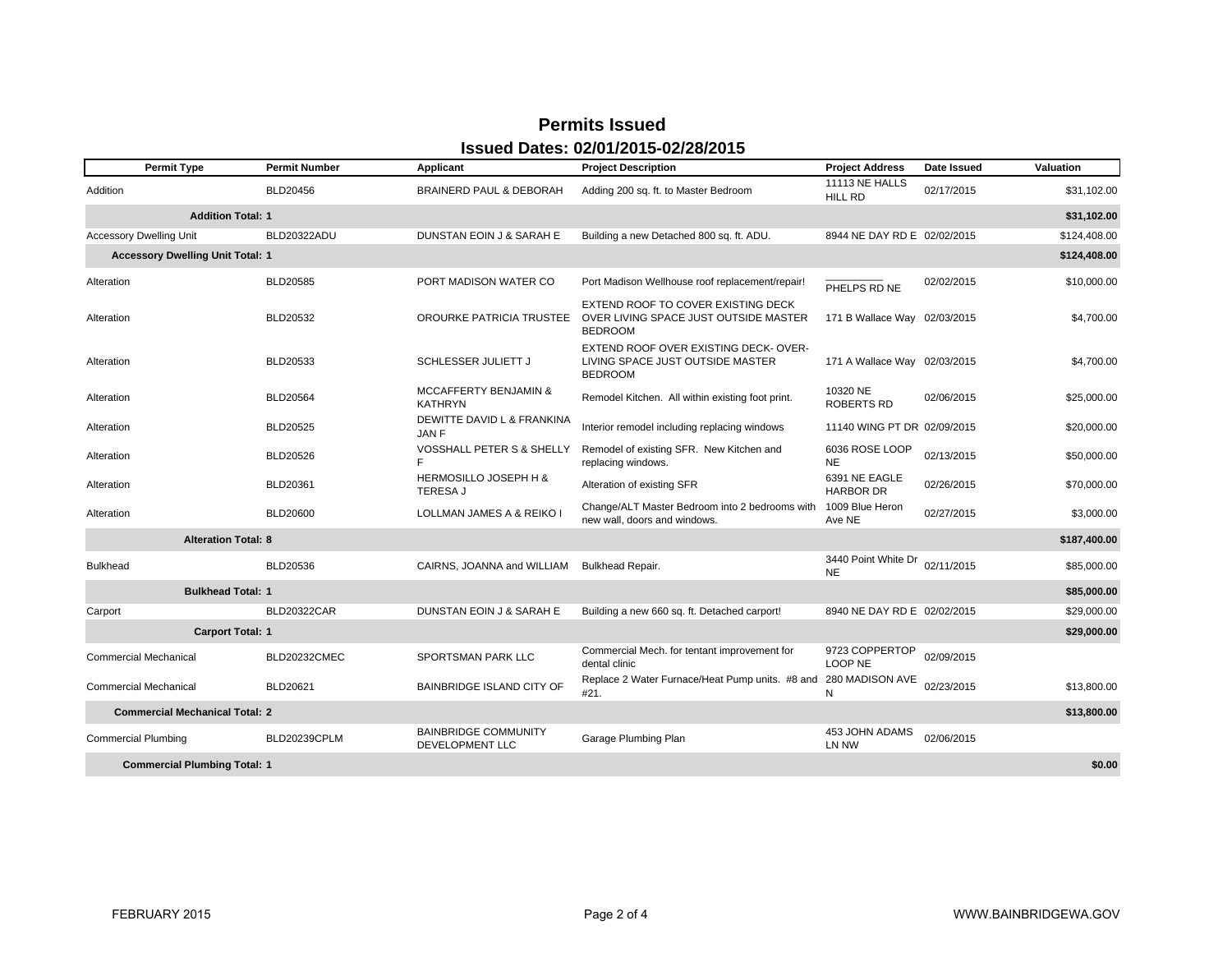#### **Permits Issued Issued Dates: 02/01/2015-02/28/2015**

| <b>Permit Type</b>                                     | <b>Permit Number</b> | Applicant                                       | <b>Project Description</b>                                                                          | <b>Project Address</b>                      | Date Issued | <b>Valuation</b> |  |  |
|--------------------------------------------------------|----------------------|-------------------------------------------------|-----------------------------------------------------------------------------------------------------|---------------------------------------------|-------------|------------------|--|--|
| Demolition                                             | BLD20531             | MILES ROBERT G                                  | Demolition of existing Historical House                                                             | 6188 LYNWOOD<br>CENTER RD NE                | 02/12/2015  |                  |  |  |
| Demolition                                             | <b>BLD20605</b>      | <b>BARNARD BARBARA A</b>                        | Demo INTERIOR in preparation for remodel permit.                                                    | 1806 EAGLE<br>HARBOR LN NE                  | 02/17/2015  |                  |  |  |
| <b>Demolition Total: 2</b>                             |                      |                                                 |                                                                                                     |                                             |             | \$0.00           |  |  |
| Fire Sprinkler System                                  | BLD20310             | <b>EAGLE HARBOUR</b><br><b>CONDOMINIUMS</b>     | Relocate valves, branch lines and change out<br>heads.                                              | 428 Harborview Dr<br><b>SE</b>              | 02/04/2015  | \$40,783.00      |  |  |
| Fire Sprinkler System Total: 1                         |                      |                                                 |                                                                                                     |                                             |             | \$40,783.00      |  |  |
| Grading and Fill                                       | <b>BLD20487</b>      | POWEL BROOM STREET<br>PRESERVATION LLC          | Remove bulkhead and Restore beach                                                                   | 15260 Broom St NE 02/10/2015                |             |                  |  |  |
| <b>Grading and Fill Total: 1</b>                       |                      |                                                 |                                                                                                     |                                             |             | \$0.00           |  |  |
| Garage                                                 | <b>BLD20322GAR</b>   | DUNSTAN EOIN J & SARAH E                        | Building a new 420 sq. ft. Detached BARN.                                                           | 8940 NE DAY RD E 02/02/2015                 |             | \$25,158.00      |  |  |
| Garage                                                 | BLD19317GAR          | Rusinko, Barbara                                | RUSINKO GAR. Building a new Detached 230 sq.<br>ft. Carport with 230 sq. ft. of Storage ONLY above. | 10450 NE<br>Brackenwood Ln                  | 02/23/2015  | \$20,000.00      |  |  |
| <b>Garage Total: 2</b>                                 |                      |                                                 |                                                                                                     |                                             |             | \$45,158.00      |  |  |
| Mobile Home                                            | <b>BLD20524</b>      | <b>WOOD TONI</b>                                | Remove existing 1968 Mobile, Install new 2015<br>manufactured home.                                 | 215 MADRONA<br>WAY NE Space #7              | 02/20/2015  |                  |  |  |
| Mobile Home                                            | BLD20583             | <b>BUCKLES SUSAN I</b>                          | Replace existing Manufactured home with new.                                                        | 507 Madrona Way<br><b>NE#49</b>             | 02/20/2015  |                  |  |  |
| <b>Mobile Home Total: 2</b>                            |                      |                                                 |                                                                                                     |                                             |             | \$0.00           |  |  |
| Re-Roof                                                | BLD20634             | <b>HANLEY CONSTRUCTION</b>                      | Remove and Replace 30 Squares of Composition<br>Roofing                                             | 603 NE KLICKITAT<br>PL                      | 02/25/2015  | \$3,300.00       |  |  |
| Re-Roof                                                | <b>BLD20636</b>      | <b>CROXFORD JILL A</b>                          | Reroof of approx. 21 squares.                                                                       | 7683 Fletcher Bay<br>Rd NE                  | 02/27/2015  | \$2,310.00       |  |  |
| <b>Re-Roof Total: 2</b><br>\$5,610.00                  |                      |                                                 |                                                                                                     |                                             |             |                  |  |  |
| Revision to an Issued Permit                           | BLD19325REV-1        | <b>FREESTONE INC</b>                            | Revise house location and remove basement                                                           | 7823 NE<br><b>LEDGESTONE</b><br><b>LOOP</b> | 02/17/2015  |                  |  |  |
| <b>Revision to an Issued Permit Total: 1</b><br>\$0.00 |                      |                                                 |                                                                                                     |                                             |             |                  |  |  |
| <b>Residential Mechanical</b>                          | BLD20591             | <b>MULIER STACEY JOAN &amp;</b><br>PIETER LOUIS | Installing new Wood Stove.                                                                          | 9221 NE RUYS LN                             | 02/03/2015  |                  |  |  |
| <b>Residential Mechanical</b>                          | <b>BLD20604</b>      | ANDERSON R B                                    | Install 3 new Mini-Split Heat Pumps                                                                 | 12279 NE Country<br>Club Rd                 | 02/10/2015  |                  |  |  |
| <b>Residential Mechanical</b>                          | <b>BLD20607</b>      | FINCK LEE J & BEACH FINCK<br><b>CHRISTINA</b>   | Installing new free-standing LP Fireplace.                                                          | 10874 NE<br>Broomgerrie Rd                  | 02/12/2015  |                  |  |  |
| <b>Residential Mechanical</b>                          | BLD20613             |                                                 | FOX, JAMES & KIM A TRUSTEES Replace Air Handler & Install 3-ton Heat Pump                           | 9987 NE Lofgren Rd 02/17/2015               |             |                  |  |  |
| <b>Residential Mechanical</b>                          | BLD20620             | TELSCHOW KENNETH & DIANE<br><b>TRUSTEES</b>     | Replacing existing heat pump                                                                        | 1832 SAKAI<br>VILLAGE LOOP NE               | 02/20/2015  |                  |  |  |